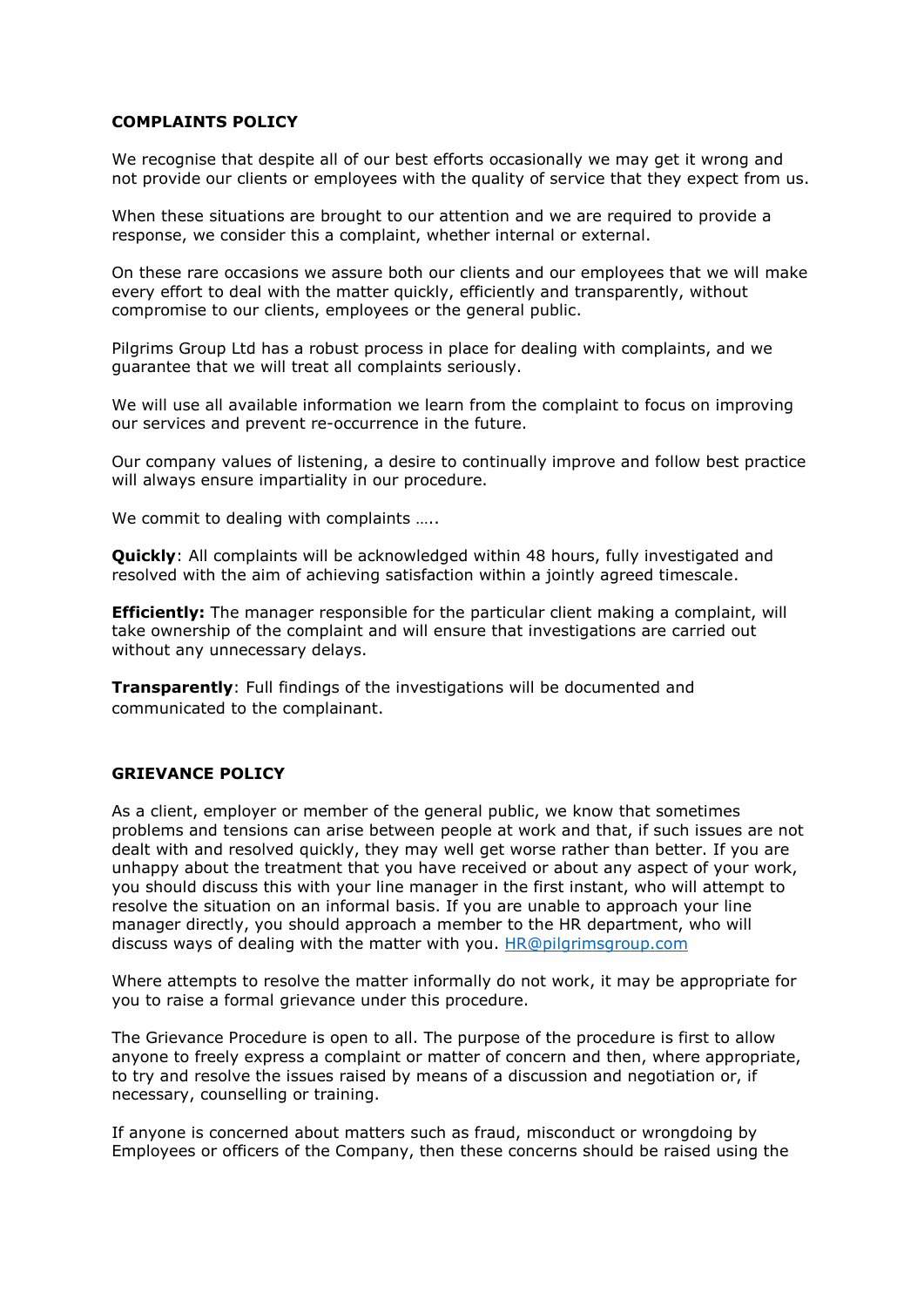Whistleblowing policy. The Whistleblowing policy sets out the way in which individuals may raise any such concerns that they have and how those concerns will be dealt with.

The procedure is not intended to prevent an issue being resolved informally without a written record, but if an employee should wish to have a grievance formally investigated and recorded, he/she may so request. Therefore, whilst the following explanation of the various levels of the Grievance Procedure should be seen as a route to be followed in most cases, it is not essential that all levels are used on every occasion.

It may not be possible to solve all problems to everyone's complete satisfaction, however this policy forms an undertaking by the Company that it will deal objectively and constructively with all employee grievances, and that anyone who decides to use the procedure may do so with the confidence that their problem will be dealt with fairly.

This procedure exists to give employees a means of raising a grievance they may have with the minimum possible delay. There are 3 levels when pursing and dealing with a formal grievance.

# **Level 1**

In the event of you having a formal grievance relating to your employment you should, in the first instance, put your grievance in writing and address it to your line manager, making it clear that you wish to raise a formal grievance under the terms of this procedure. Where your grievance is against your line manager, your complaint should be addressed to an alternative manager or to the HR department.

A manager (who may not be the manager to whom your grievance was addressed) will invite you to attend a grievance meeting to discuss your grievance and you have the right to be accompanied at this meeting by a trade union official or a fellow employee of your choice. Every effort will be made to convene the grievance meeting at a time which is convenient for you and your companion to attend. If this means that the meeting cannot be held within a reasonable period (usually within five working days of the original date set), we ask that you make arrangements with another companion who is available to attend.

You must make every effort to attend the grievance meeting.

At the meeting, you will be permitted to explain your grievance and how you think it should be resolved.

Following the meeting, the Company will endeavour to respond to your grievance as soon as possible and, in any case, within five working days of the grievance meeting. If it is not possible to respond within this time period, you will be given an explanation for the delay and be told when a response can be expected. You will be informed in writing of the Company's decision on the grievance and notified of your right to appeal against that decision if you are not satisfied with it.

# **Level 2**

Where you feel your grievance had not been satisfactorily resolved, you may then appeal in writing within five working days of the grievance decision. You should also set out the grounds for your appeal.

On receipt of your appeal letter, a more senior manager or a Director (who again may not be the person to whom your appeal was addressed) shall make arrangements to hear your grievance at an appeal meeting and at this meeting you may again, if you wish, be accompanied by a trade union official or a fellow employee of your choice.